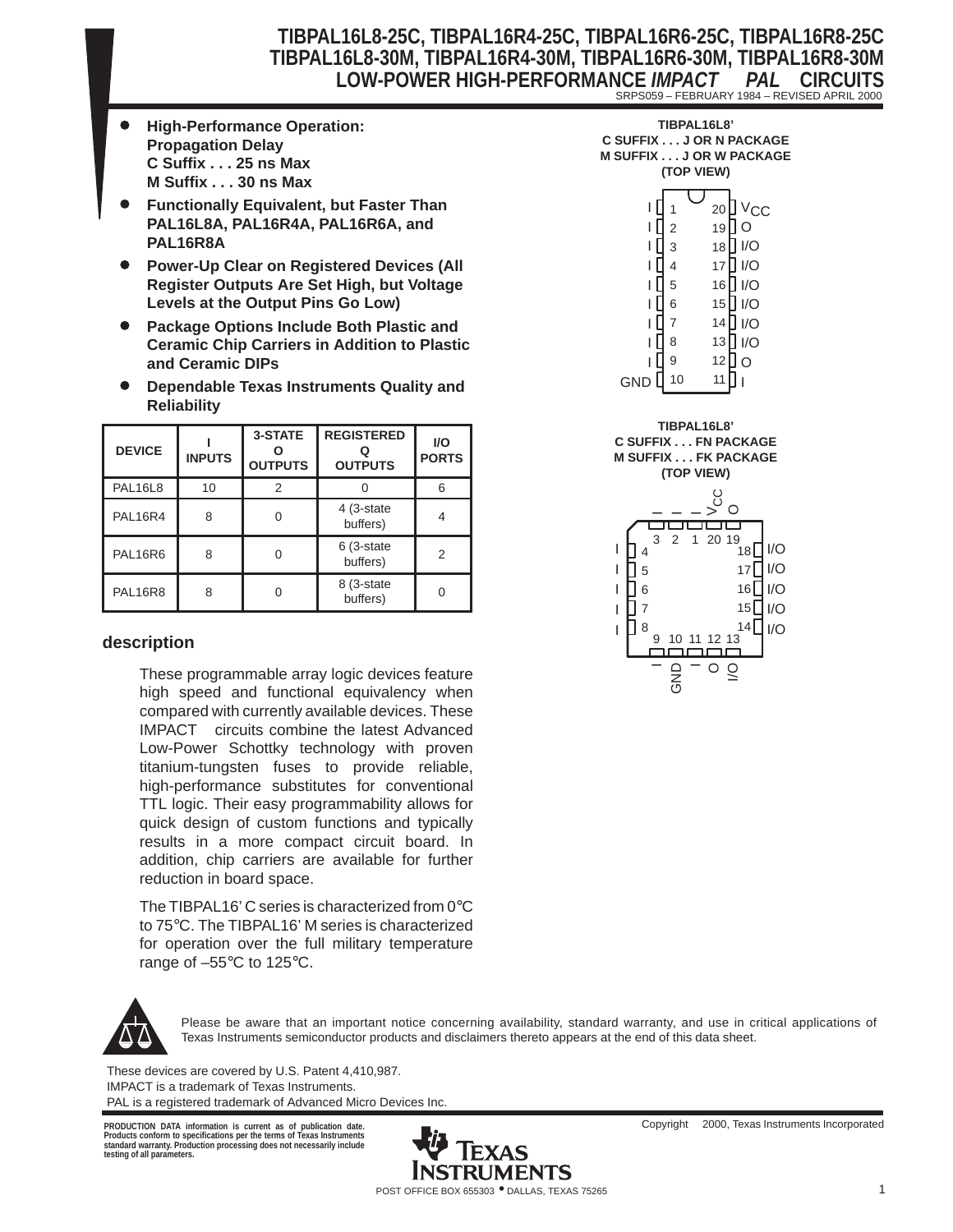### **TIBPAL16R4-25C, TIBPAL16R6-25C, TIBPAL16R8-25C TIBPAL16R4-30M, TIBPAL16R6-30M, TIBPAL16R8-30M LOW-POWER HIGH-PERFORMANCE** *IMPACT PAL* **CIRCUITS** SRPS059 FEBRUARY 1984 – REVISED APRIL 2000

1 1 ∐ 2 3 I 4 5 6 7 8 9 10 20 VCC 19∐I/O 18 **∐** I/O 17 Q 16 Q 15 Q 14 Q 13 I/O 12 **∐** I/O 11 CLK<sub>I</sub> TЦ IГ I IП IП **ID** GND <sub>I</sub> **OE TIBPAL16R4' C SUFFIX . . . J OR N PACKAGE M SUFFIX . . . J OR W PACKAGE (TOP VIEW)** CLK<sup>[</sup>  $\mathsf{I}$ I IП l ∏ 5 I IЛ I ∏ 8 । ∏ 9 GND **∏** 10 20 <u>U</u> V<sub>CC</sub> 19∐I/O 18 | Q 17 | Q 16 [] Q 15 | Q 14 **D** Q 13 ∐ Q 12 | I/O 11 **[**] OE **TIBPAL16R6' C SUFFIX . . . J OR N PACKAGE M SUFFIX . . . J OR W PACKAGE (TOP VIEW)** CLK I ∣ [ ∣ [ IП IП I I [ IП ıП GND  $\prod$ 10 20 UV CC 19 **J** Q 18 **J** Q 17 **J** Q 16 **J** Q 15 **J** Q 14 **Q** 13 **Q** 12 **Q** 11 **OE TIBPAL16R8' C SUFFIX . . . J OR N PACKAGE M SUFFIX . . . J OR W PACKAGE (TOP VIEW)** 1 2 3 4 6 7 1 2 3 4 5 6 7 8 9



**STRUMENTS** 2 POST OFFICE BOX 655303 • DALLAS, TEXAS 75265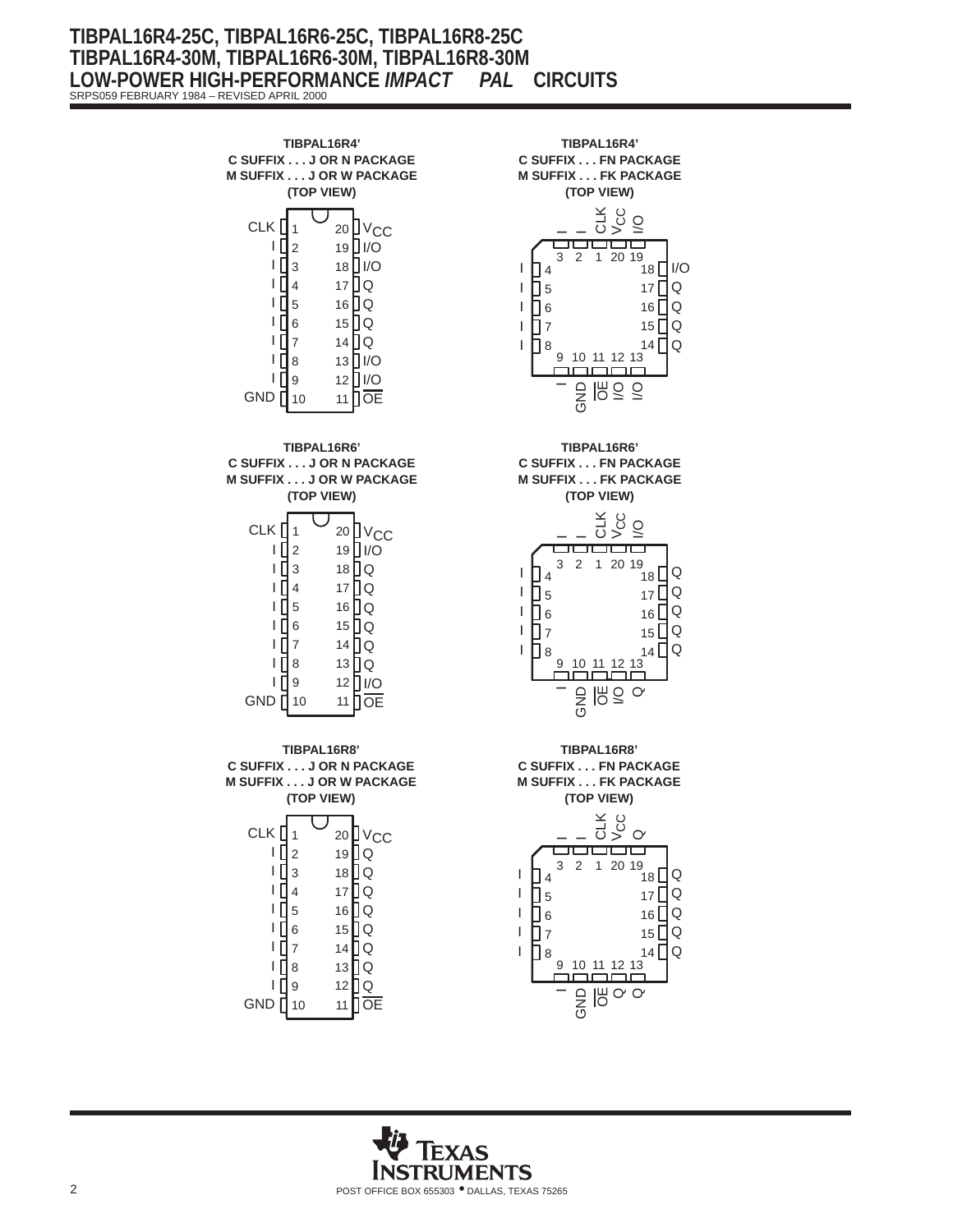# **TIBPAL16L8-25C, TIBPAL16R4-25C TIBPAL16L8-30M, TIBPAL16R4-30M LOW-POWER HIGH-PERFORMANCE** *IMPACT PAL* **CIRCUITS** SRPS059 – FEBRUARY 1984 – REVISED APRIL 2000

## **functional block diagrams (positive logic)**



**TIBPAL16R4**'



 $\sim$  denotes fused inputs

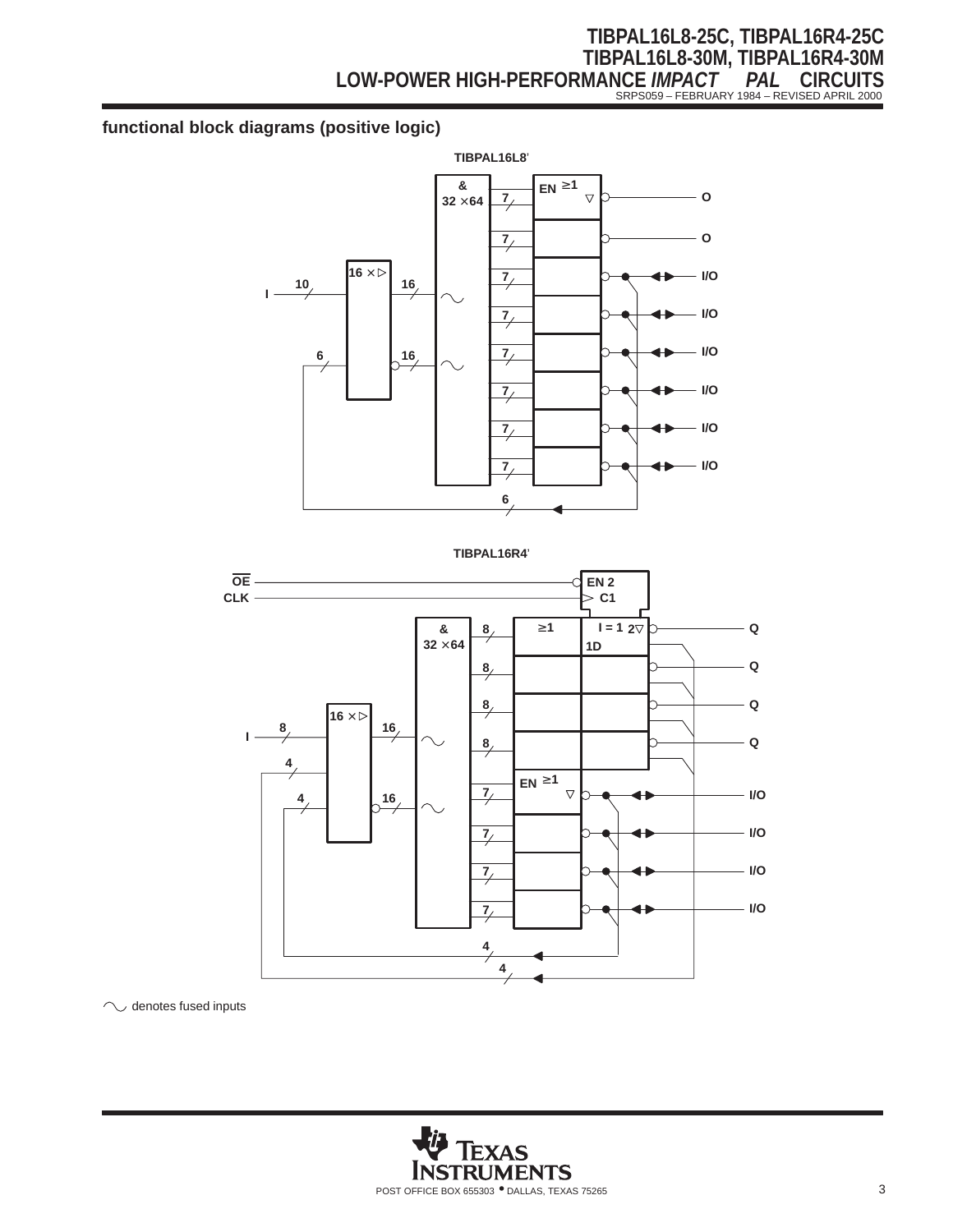SRPS059 – FEBRUARY 1984 – REVISED APRIL 2000

### **functional block diagrams (positive logic)**





 $\curvearrowright$  $\cup$  denotes fused inputs

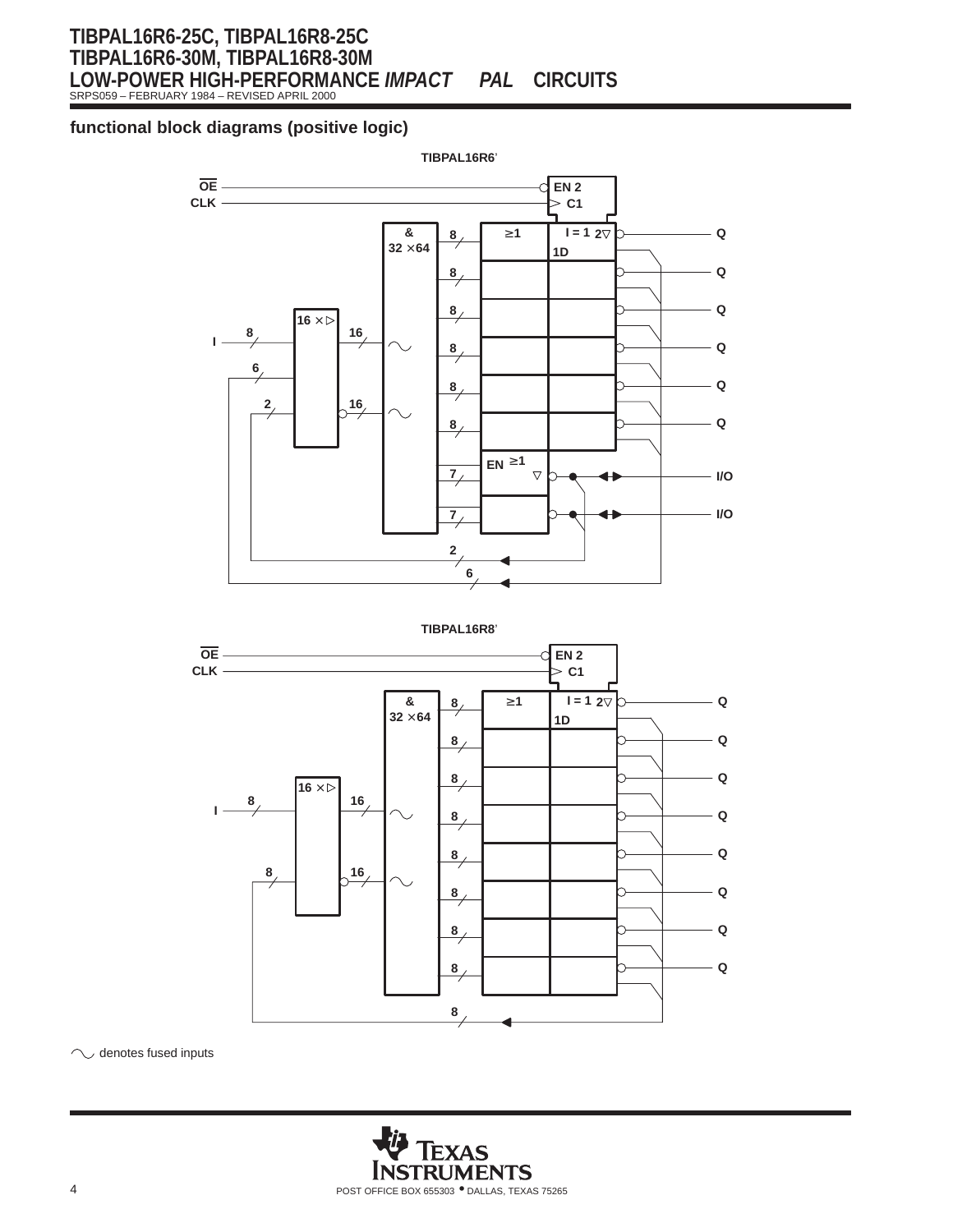## **logic diagram (positive logic)**



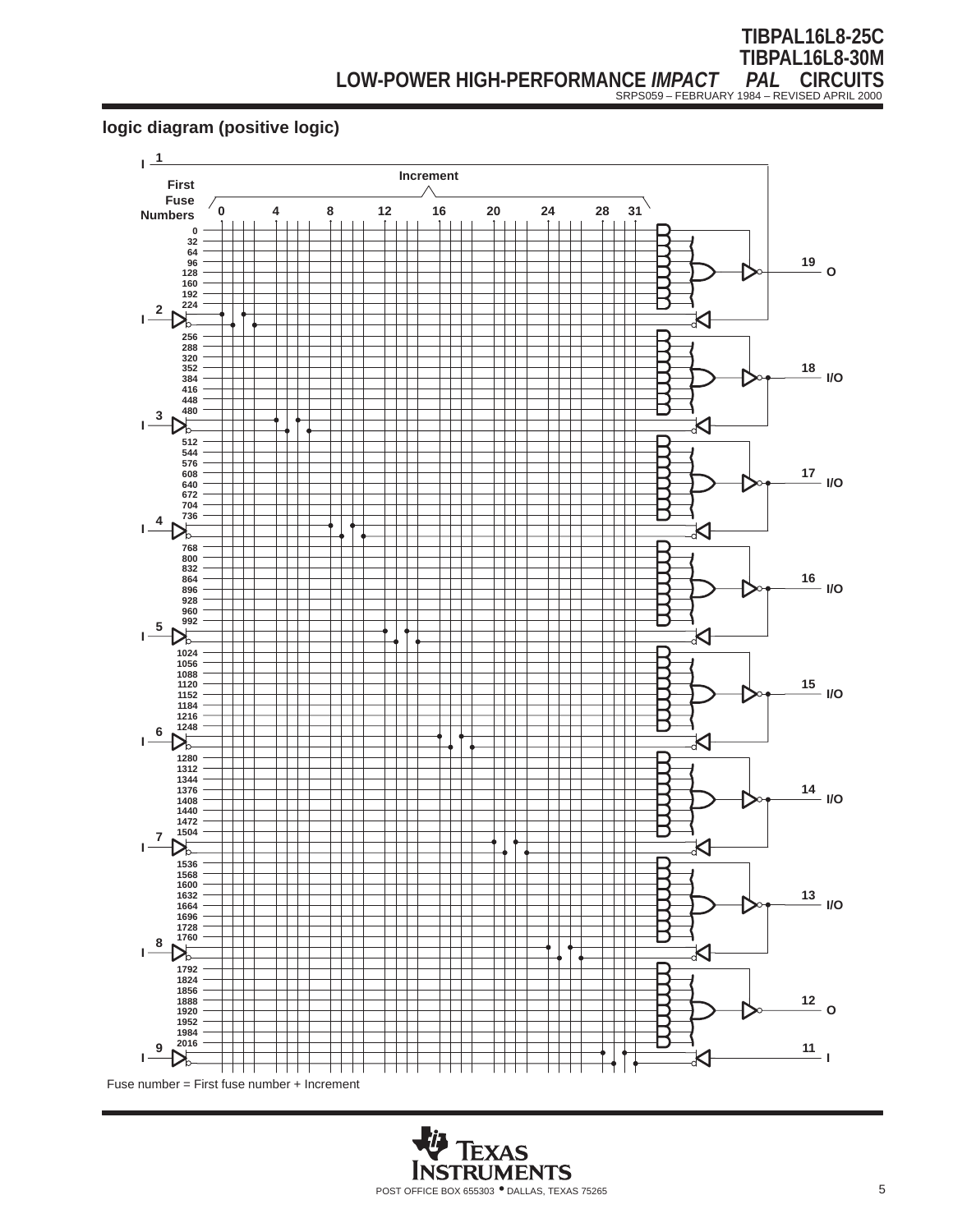### **TIBPAL16R4-25C TIBPAL16R4-30M LOW-POWER HIGH-PERFORMANCE** *IMPACT PAL* **CIRCUITS** SRPS059 – FEBRUARY 1984 – REVISED APRIL 2000

### **logic diagram (positive logic)**



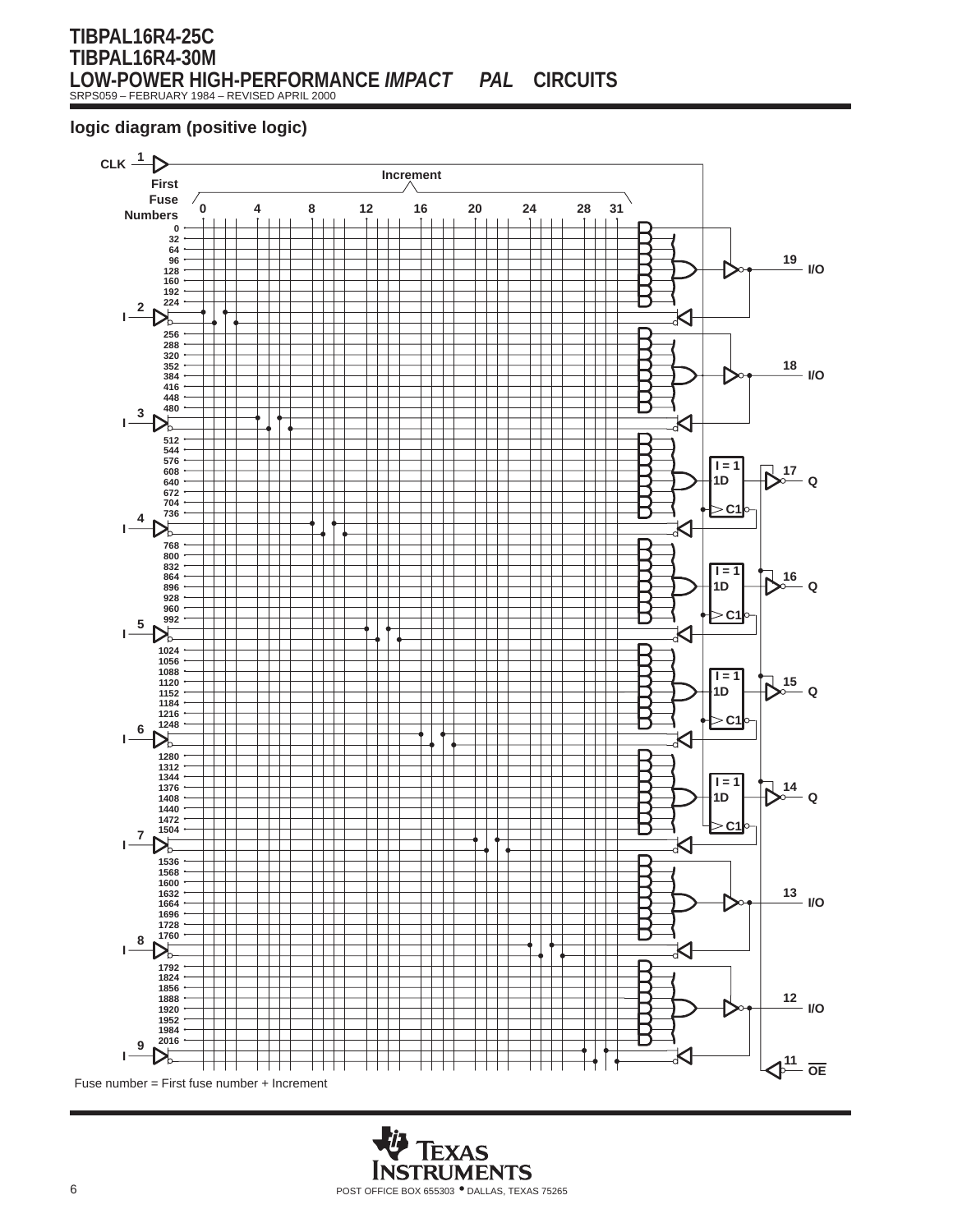### **logic diagram (positive logic)**



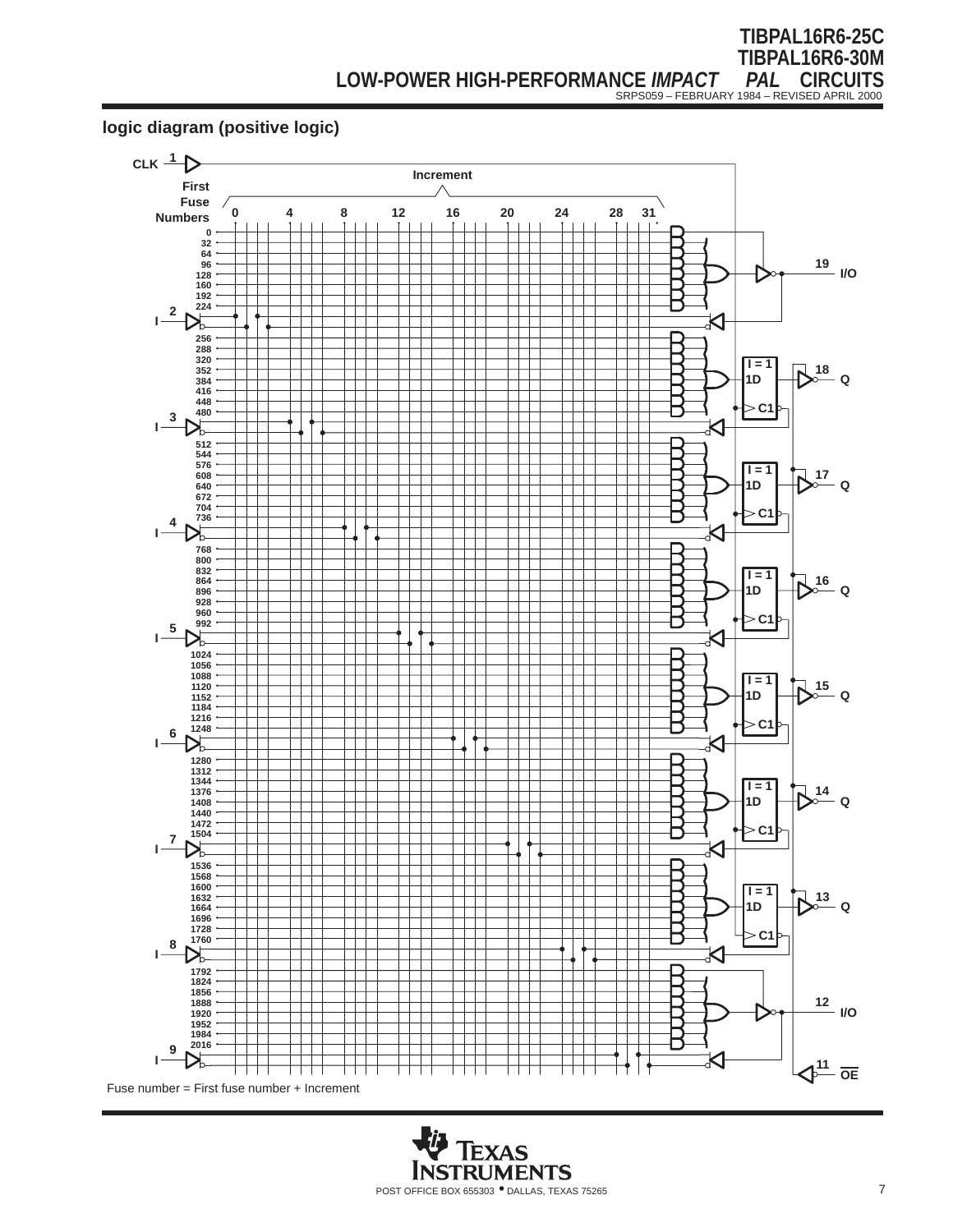### **TIBPAL16R8-25C TIBPAL16R8-30M LOW-POWER HIGH-PERFORMANCE** *IMPACT PAL* **CIRCUITS** SRPS059 – FEBRUARY 1984 – REVISED APRIL 2000

## **logic diagram (positive logic)**



Fuse number = First fuse number + Increment

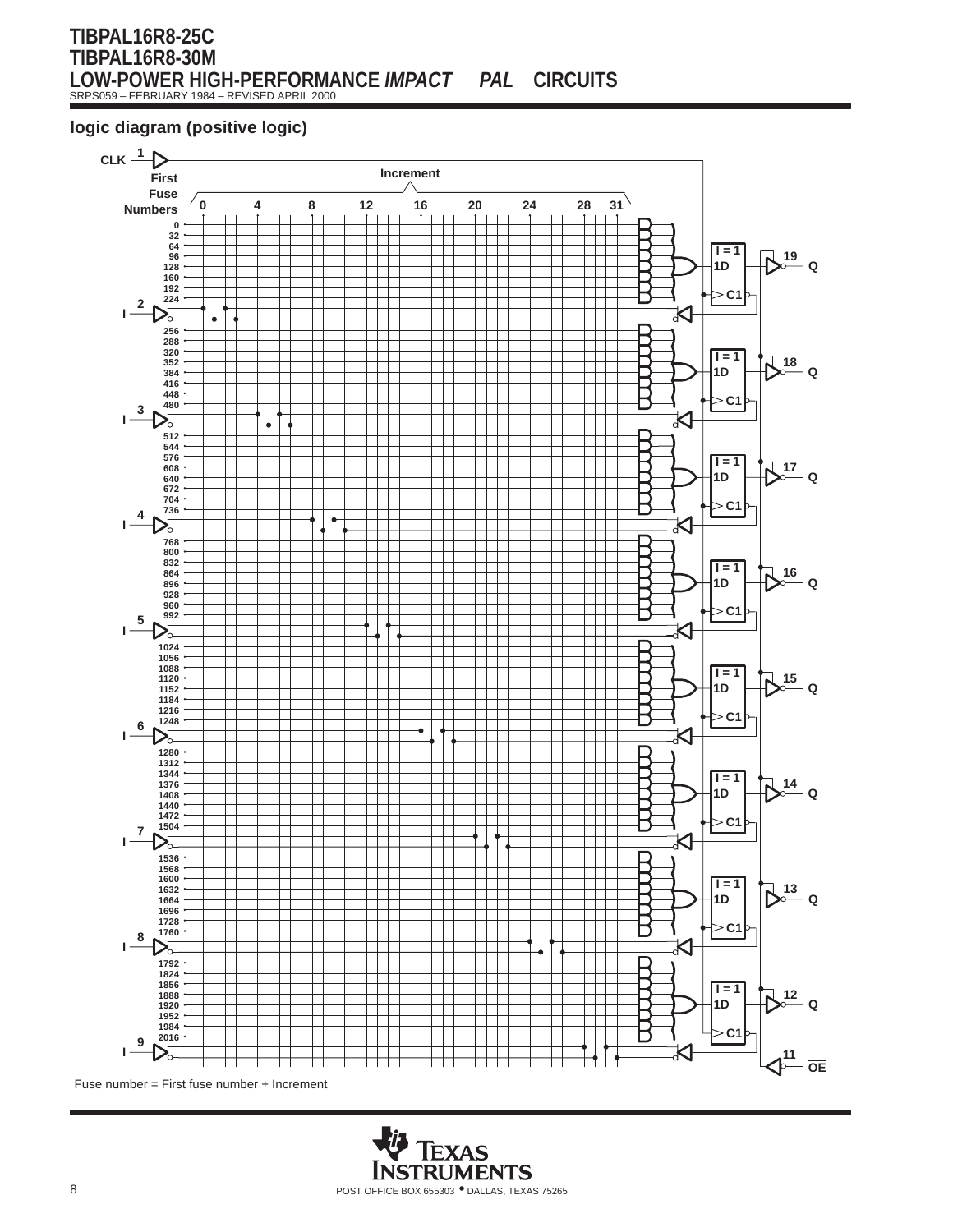SRPS059 – FEBRUARY 1984 – REVISED APRIL 2000

### **absolute maximum ratings over operating free-air temperature range (unless otherwise noted)**

NOTE 1: These ratings apply, except for programming pins, during a programming cycle.

#### **recommended operating conditions**

|                    |                                                         |      | <b>MIN</b> | <b>NOM</b> | <b>MAX</b> | <b>UNIT</b> |
|--------------------|---------------------------------------------------------|------|------------|------------|------------|-------------|
| V <sub>CC</sub>    | Supply voltage                                          |      | 4.75       | 5          | 5.25       | V           |
| VIH                | High-level input voltage                                |      | 2          |            | 5.5        | V           |
| $V_{IL}$           | Low-level input voltage                                 |      |            |            | 0.8        | V           |
| <b>IOH</b>         | High-level output current                               |      |            |            | $-3.2$     | mA          |
| <b>IOL</b>         | Low-level output current                                |      |            |            | 24         | mA          |
| f <sub>clock</sub> | Clock frequency                                         |      | 0          |            | 30         | <b>MHz</b>  |
|                    | Pulse duration, clock (see Note 2)                      | High | 10         |            |            | ns          |
| t <sub>w</sub>     |                                                         | Low  | 15         |            |            |             |
| t <sub>su</sub>    | Setup time, input or feedback before clock <sup>1</sup> |      | 20         |            |            | ns          |
| th                 | Hold time, input or feedback after clock <sup>1</sup>   |      | $\Omega$   |            |            | ns          |
| <b>TA</b>          | Operating free-air temperature                          |      | 0          | 25         | 75         | $^{\circ}C$ |

NOTE 2: The total clock period of clock high and clock low must not exceed clock frequency, f<sub>clock</sub>. The minimum pulse durations specified are for clock high or low only, but not for both simultaneously.

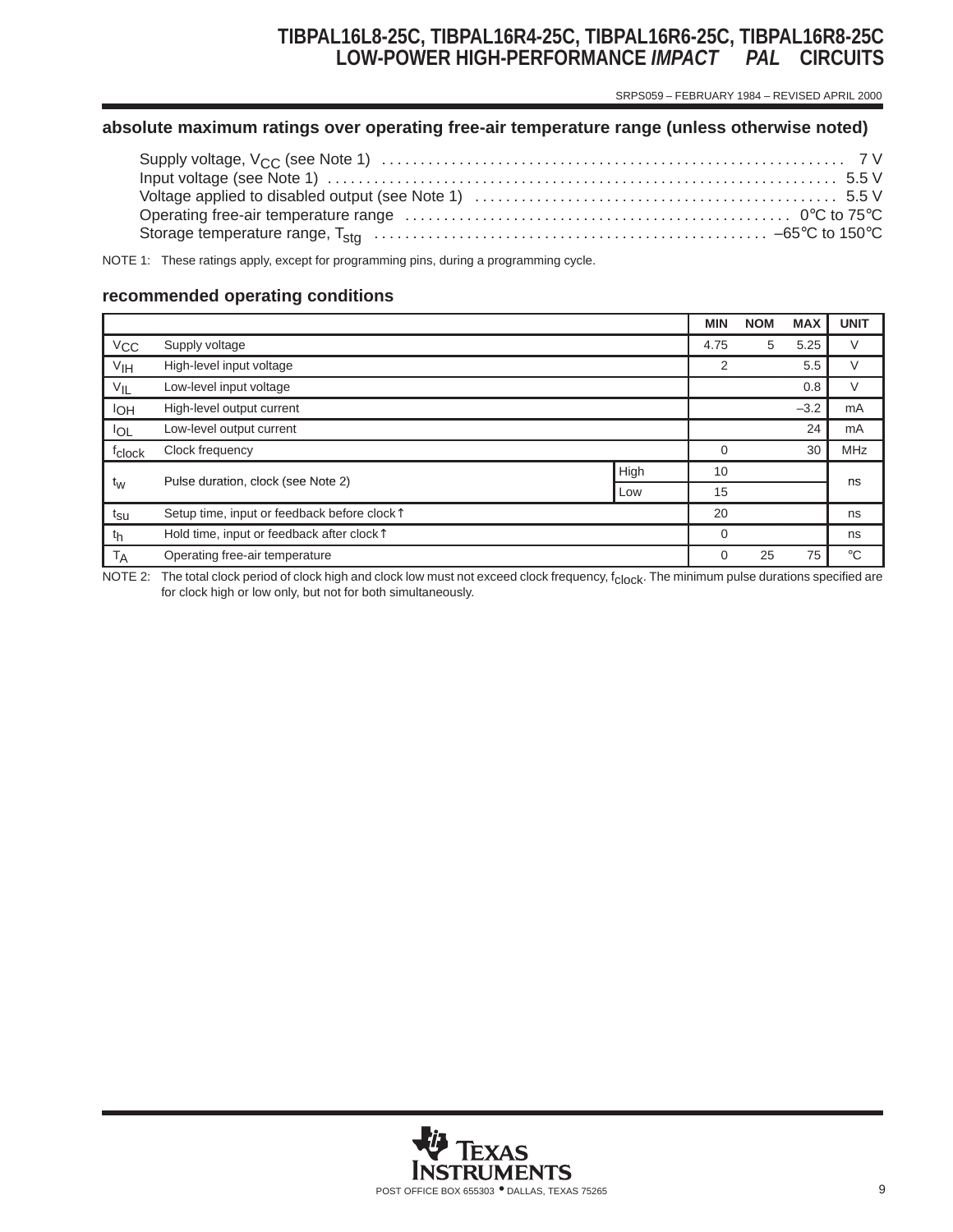#### SRPS059 – FEBRUARY 1984 – REVISED APRIL 2000

| electrical characteristics over recommended operating free-air temperature range |  |  |  |
|----------------------------------------------------------------------------------|--|--|--|
|                                                                                  |  |  |  |

|                       | <b>PARAMETER</b> |                           | <b>TEST CONDITIONS</b> |              | <b>MIN</b> | <b>TYPT</b> | <b>MAX</b> | <b>UNIT</b> |
|-----------------------|------------------|---------------------------|------------------------|--------------|------------|-------------|------------|-------------|
| <b>V<sub>IK</sub></b> |                  | $V_{\text{CC}} = 4.75$ V, | $I_1 = -18$ mA         |              |            |             | $-1.5$     | $\vee$      |
| VOH                   |                  | $V_{\text{CC}} = 4.75$ V, | $I_{OH} = -3.2$ mA     |              | 2.4        | 3.3         |            | V           |
| VOL                   |                  | $V_{CC} = 4.75 V,$        | $I_{OL}$ = 24 mA       |              |            | 0.35        | 0.5        | V           |
|                       | Outputs          |                           | $V_O = 2.7 V$          |              |            |             | 20         |             |
| <b>lozH</b>           | I/O ports        | $V_{CC} = 5.25 V,$        |                        |              |            |             | 100        | μA          |
|                       | Outputs          |                           | $V_O = 0.4 V$          |              |            |             | $-20$      |             |
| lozL                  | I/O ports        | $V_{\text{CC}} = 5.25$ V, |                        |              |            | $-250$      | μA         |             |
|                       |                  | $V_{\text{CC}}$ = 5.25 V, | $V_1 = 5.5 V$          |              |            |             | 0.1        | mA          |
| ŀıн                   |                  | $V_{\text{CC}} = 5.25$ V, | $V_1 = 2.7 V$          |              |            |             | 20         | μA          |
| IIL.                  |                  | $V_{\text{CC}} = 5.25$ V, | $V_1 = 0.4 V$          |              |            |             | $-0.25$    | mA          |
| 1 <sub>O</sub>        |                  | $V_{\text{CC}} = 5.25$ V, | $V_{\Omega} = 2.25 V$  |              | $-30$      |             | $-125$     | mA          |
| ICC                   |                  | $V_{CC}$ = 5.25 V,        | $V_1 = 0$ ,            | Outputs open |            | 75          | 100        | mA          |

 $\dagger$  All typical values are at V<sub>CC</sub> = 5 V, T<sub>A</sub> = 25°C.

‡ The output conditions have been chosen to produce a current that closely approximates one-half of the short-circuit output current, IOS.

**switching characteristics over recommended ranges of supply voltage and operating free-air temperature (unless otherwise noted)**

| <b>PARAMETER</b> | <b>FROM</b><br>(INPUT)  | TO<br>(OUTPUT) | <b>TEST CONDITIONS</b> | <b>MIN</b> | <b>TYPT</b> | <b>MAX</b> | <b>UNIT</b> |
|------------------|-------------------------|----------------|------------------------|------------|-------------|------------|-------------|
| <sup>t</sup> max |                         |                |                        | 30         |             |            | <b>MHz</b>  |
| t <sub>pd</sub>  | I, I/O                  | O, I/O         |                        |            | 15          | 25         | ns          |
| t <sub>pd</sub>  | <b>CLK</b> <sup>1</sup> |                | $R1 = 500 \Omega$ ,    |            | 10          | 15         | ns          |
| ten              | OE <sub>1</sub>         |                | $R2 = 500 \Omega$ ,    |            | 15          | 20         | ns          |
| t <sub>dis</sub> | OE <sup>1</sup>         |                | See Figure 3           |            | 10          | 20         | ns          |
| t <sub>en</sub>  | I, I/O                  | O, I/O         |                        |            | 14          | 25         | ns          |
| t <sub>dis</sub> | I, I/O                  | O, I/O         |                        |            | 13          | 25         | ns          |

 $\dagger$  All typical values are at V<sub>CC</sub> = 5 V, T<sub>A</sub> = 25°C.

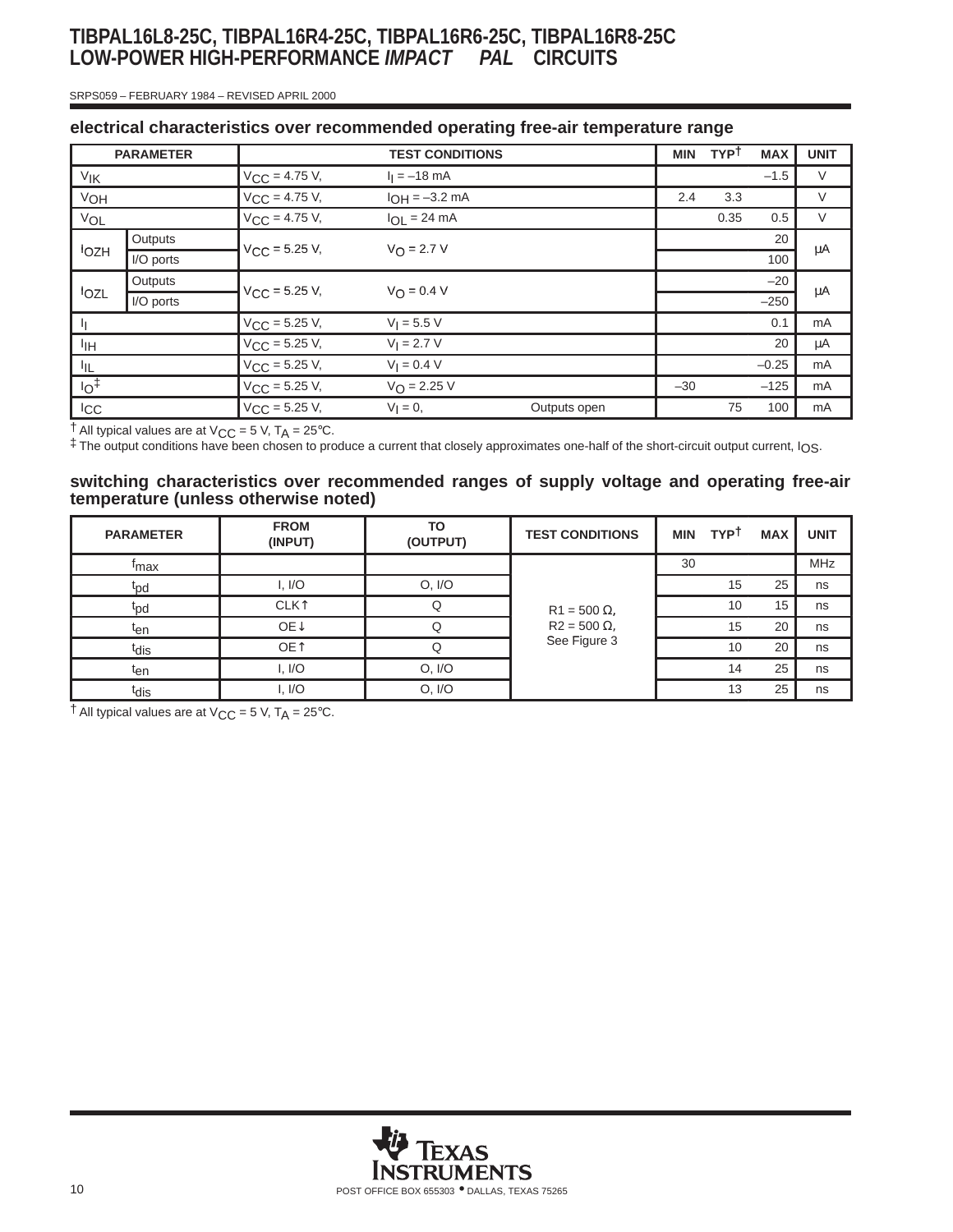## **TIBPAL16L8-30M, TIBPAL16R4-30M, TIBPAL16R6-30M, TIBPAL16R8-30M LOW-POWER HIGH-PERFORMANCE** *IMPACT PAL* **CIRCUITS**

SRPS059 – FEBRUARY 1984 – REVISED APRIL 2000

#### **absolute maximum ratings over operating free-air temperature range (unless otherwise noted)**

NOTE 1: These ratings apply, except for programming pins, during a programming cycle.

#### **recommended operating conditions**

|                    |                                                         |      | <b>MIN</b> | <b>NOM</b> | <b>MAX</b> | <b>UNIT</b>  |
|--------------------|---------------------------------------------------------|------|------------|------------|------------|--------------|
| V <sub>CC</sub>    | Supply voltage                                          |      | 4.5        | 5          | 5.5        | V            |
| V <sub>IH</sub>    | High-level input voltage                                |      | 2          |            | 5.5        | V            |
| $V_{IL}$           | Low-level input voltage                                 |      |            |            | 0.8        | V            |
| <b>IOH</b>         | High-level output current                               |      |            |            | $-2$       | mA           |
| <b>IOL</b>         | Low-level output current                                |      |            |            | 12         | mA           |
| f <sub>clock</sub> | Clock frequency                                         |      | 0          |            | 25         | <b>MHz</b>   |
|                    | Pulse duration, clock (see Note 2)                      | High | 15         |            |            |              |
| t <sub>w</sub>     |                                                         | Low  | 20         |            |            | ns           |
| t <sub>su</sub>    | Setup time, input or feedback before clock <sup>1</sup> |      | 25         |            |            | ns           |
| th                 | Hold time, input or feedback after clock <sup>1</sup>   |      | $\Omega$   |            |            | ns           |
| <b>TA</b>          | Operating free-air temperature                          |      | $-55$      | 25         | 125        | $^{\circ}$ C |

NOTE 2: The total clock period of clock high and clock low must not exceed clock frequency, f<sub>clock</sub>. The minimum pulse durations specified are for clock high or low only, but not for both simultaneously.

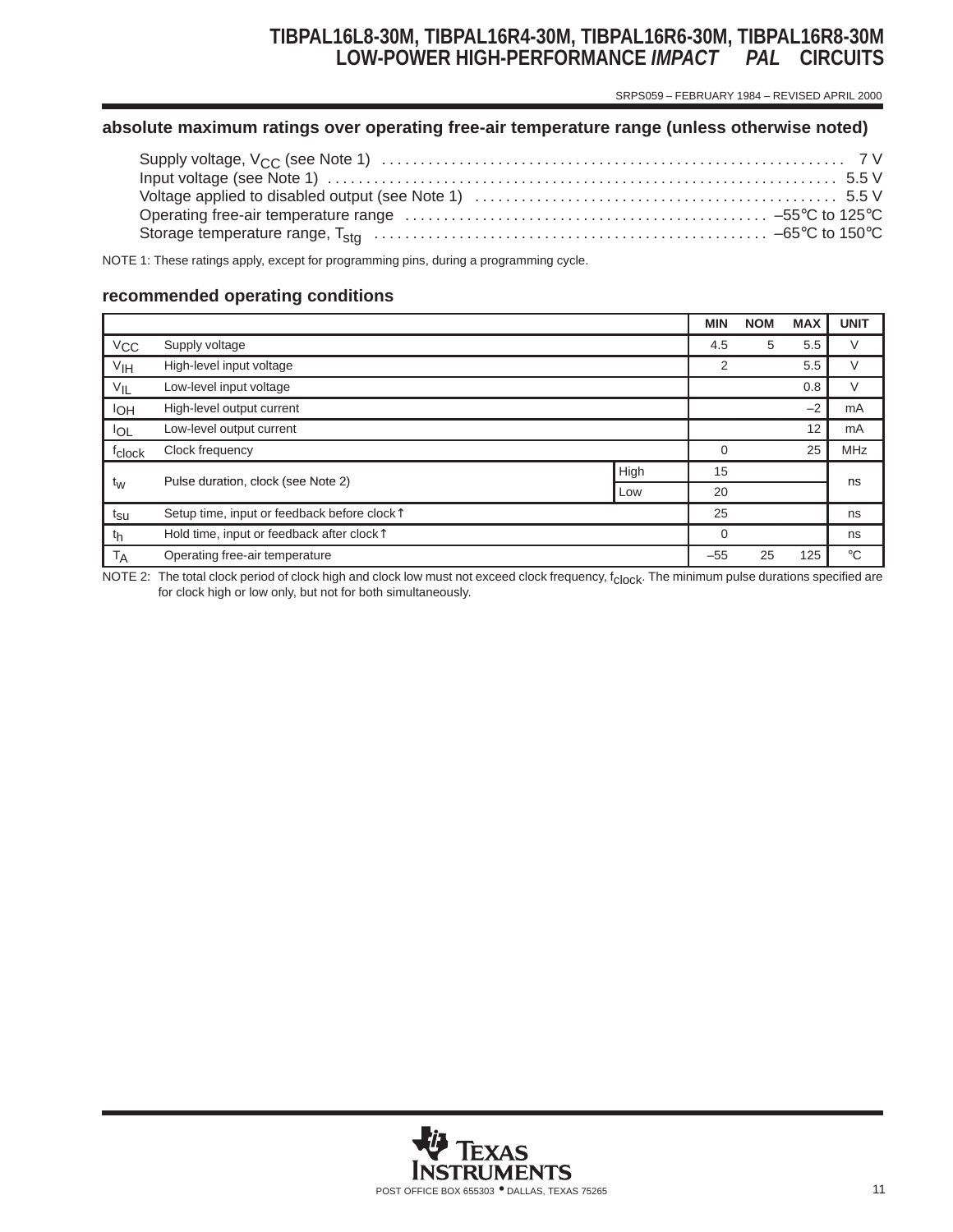# **TIBPAL16L8-30M, TIBPAL16R4-30M, TIBPAL16R6-30M, TIBPAL16R8-30M LOW-POWER HIGH-PERFORMANCE** *IMPACT PAL* **CIRCUITS**

#### SRPS059 – FEBRUARY 1984 – REVISED APRIL 2000

|                                         | <b>PARAMETER</b> |                          | <b>TEST CONDITIONS</b> |               | <b>MIN</b> | <b>TYPT</b> | <b>MAX</b> | <b>UNIT</b> |
|-----------------------------------------|------------------|--------------------------|------------------------|---------------|------------|-------------|------------|-------------|
| VIK                                     |                  | $V_{\text{CC}} = 4.5 V,$ | $I_1 = -18$ mA         |               |            |             | $-1.5$     | $\vee$      |
| VOH                                     |                  | $V_{CC} = 4.5 V,$        | $I_{OH} = -2 mA$       |               | 2.4        | 3.2         |            | $\vee$      |
| VOL                                     |                  | $V_{CC} = 4.5 V,$        | $I_{OL}$ = 12 mA       |               |            | 0.25        | 0.4        | V           |
|                                         | Outputs          |                          | $V_O = 2.7 V$          |               |            |             | 20         |             |
| <b>IOZH</b>                             | I/O ports        | $V_{\text{CC}}$ = 5.5 V  |                        |               |            |             | 100        | μA          |
|                                         | Outputs          |                          |                        |               |            |             | $-20$      |             |
| lozL                                    | I/O ports        | $V_{CC}$ = 5.5 V,        |                        | $V_O = 0.4 V$ |            |             | $-250$     | μA          |
|                                         | Pin 1, 11        |                          | $V_1 = 5.5 V$          |               |            |             | 0.2        | mA          |
| h                                       | All others       | $V_{\text{CC}}$ = 5.5 V, |                        |               |            |             | 0.1        |             |
|                                         | Pin 1, 11        |                          |                        |               |            |             | 50         |             |
| IІН                                     | I/O ports        | $V_{CC} = 5.5 V,$        | $V_1 = 2.7 V$          |               |            |             | 100        | μA          |
|                                         | All others       |                          |                        |               |            |             | 20         |             |
|                                         | I/O ports        |                          |                        |               |            | $-0.25$     |            |             |
| İΙL                                     | All others       | $V_{\text{CC}} = 5.5 V,$ | $V_1 = 0.4 V$          |               |            |             | $-0.2$     | mA          |
| $\log$ <sup><math>\ddagger</math></sup> |                  | $V_{CC} = 5.5 V,$        | $V_O = 0.5 V$          |               | $-30$      |             | $-250$     | mA          |
| <b>ICC</b>                              |                  | $V_{CC} = 5.5 V,$        | $V_{\parallel} = 0$ ,  | Outputs open  |            | 75          | 105        | mA          |

### **electrical characteristics over recommended operating free-air temperature range**

 $\dagger$  All typical values are at V<sub>CC</sub> = 5 V, T<sub>A</sub> = 25°C.

 $\ddagger$  Not more than one output should be shorted at a time, and the duration of the short circuit should not exceed one second. Set  $V_O$  at 0.5 V to avoid test-equipment degradation.

#### **switching characteristics over recommended ranges of supply voltage and operating free-air temperature (unless otherwise noted)**

| <b>PARAMETER</b> | <b>FROM</b><br>(INPUT)  | TO<br>(OUTPUT) | <b>TEST CONDITIONS</b> | <b>MIN</b> | <b>TYPT</b> | <b>MAX</b> | <b>UNIT</b> |
|------------------|-------------------------|----------------|------------------------|------------|-------------|------------|-------------|
| <sup>T</sup> max |                         |                |                        | 25         |             |            | <b>MHz</b>  |
| t <sub>pd</sub>  | I, I/O                  | O, I/O         |                        |            | 15          | 30         | ns          |
| t <sub>pd</sub>  | <b>CLK</b> <sup>1</sup> |                | $R1 = 390 \Omega$ ,    |            | 10          | 20         | ns          |
| t <sub>en</sub>  | OE↓                     |                | $R2 = 750 \Omega$ ,    |            | 15          | 25         | ns          |
| tdis             | OE <sup>1</sup>         |                | See Figure 4           |            | 10          | 25         | ns          |
| ten              | I, I/O                  | O, I/O         |                        |            | 14          | 30         | ns          |
| t <sub>dis</sub> | I, I/O                  | O, I/O         |                        |            | 13          | 30         | ns          |

 $\dagger$  All typical values are at V<sub>CC</sub> = 5 V, T<sub>A</sub> = 25°C.

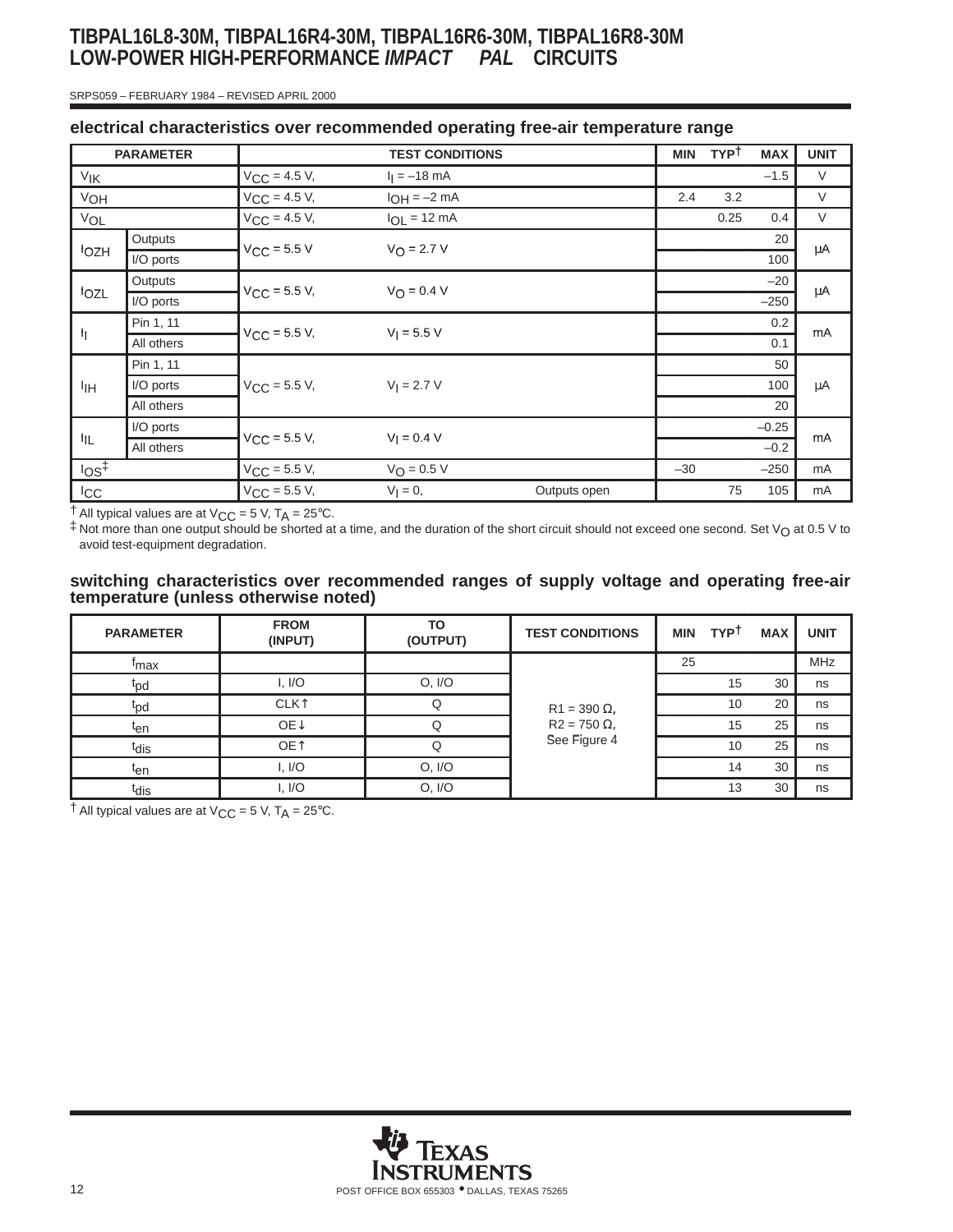### **TIBPAL16L8-25C, TIBPAL16R4-25C, TIBPAL16R6-25C, TIBPAL16R8-25C TIBPAL16L8-30M, TIBPAL16R4-30M, TIBPAL16R6-30M, TIBPAL16R8-30M LOW-POWER HIGH-PERFORMANCE** *IMPACT PAL* **CIRCUITS** SRPS059 – FEBRUARY 1984 – REVISED APRIL 2000

#### **programming information**

Texas Instruments programmable logic devices can be programmed using widely available software and inexpensive device programmers.

Complete programming specifications, algorithms, and the latest information on hardware, software, and firmware are available upon request. Information on programmers capable of programming Texas Instruments programmable logic also is available, upon request, from the nearest TI field sales office or local authorized TI distributor, by calling Texas Instruments at +1 (972) 644–5580, or by visiting the TI Semiconductor Home Page at www.ti.com/sc.

#### **preload procedure for registered outputs (see Figure 1 and Note 3)**

The output registers can be preloaded to any desired state during device testing. This permits any state to be tested without having to step through the entire state-machine sequence. Each register is preloaded individually by following the steps given below.

- 
- Step 1. With V<sub>CC</sub> at 5 V and Pin 1 at V<sub>IL</sub>, raise Pin 11 to V<sub>IHH</sub>.<br>Step 2. Apply either V<sub>II</sub> or V<sub>IH</sub> to the output corresponding to t Step 2. Apply either  $V_{II}$  or  $V_{IH}$  to the output corresponding to the register to be preloaded.<br>Step 3. Pulse Pin 1, clocking in preload data.
- Pulse Pin 1, clocking in preload data.
- Step 4. Remove output voltage, then lower Pin 11 to  $V_{\parallel}$ . Preload can be verified by observing the voltage level at the output pin.



NOTE 3:  $t_d = t_{su} = t_h = 100$  ns to 1000 ns V<sub>IHH</sub> = 10.25 V to 10.75 V

**Figure 1. Preload Waveforms**

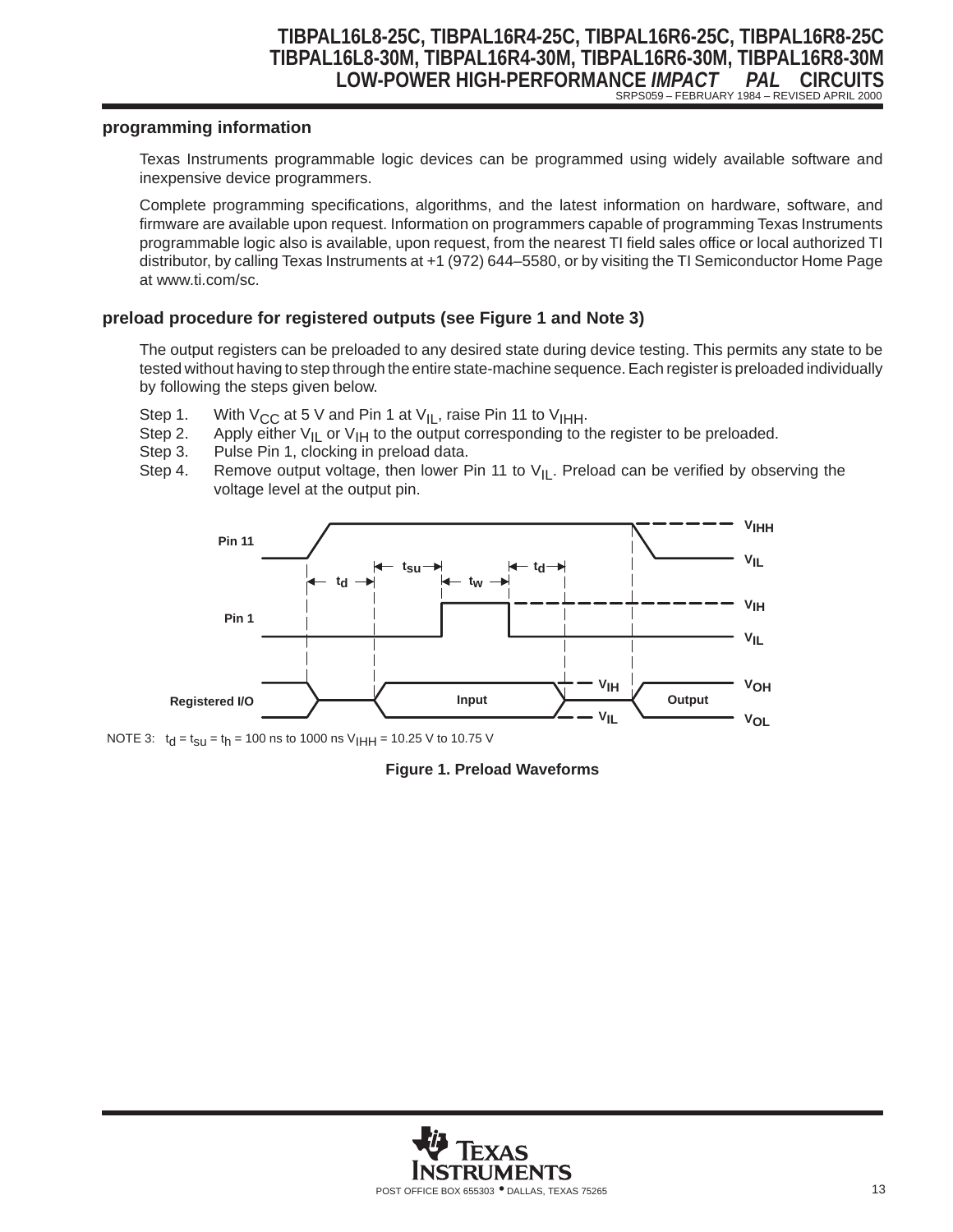### **TIBPAL16L8-25C, TIBPAL16R4-25C, TIBPAL16R6-25C, TIBPAL16R8-25C TIBPAL16L8-30M, TIBPAL16R4-30M, TIBPAL16R6-30M, TIBPAL16R8-30M LOW-POWER HIGH-PERFORMANCE** *IMPACT PAL* **CIRCUITS** SRPS059 – FEBRUARY 1984 – REVISED APRIL 2000

## **power-up reset (see Figure 2)**

Following power up, all registers are set high. This feature provides extra flexibility to the system designer and is especially valuable in simplifying state-machine initialization. To ensure a valid power-up reset, it is important that the rise of  $V_{CC}$  be monotonic. Following power-up reset, a low-to-high clock transition must not occur until all applicable input and feedback setup times are met.



† This is the power-up reset time and applies to registered outputs only. The values shown are from characterization data. ‡ This is the setup time for input or feedback.

#### **Figure 2. Power-Up Reset Waveforms**

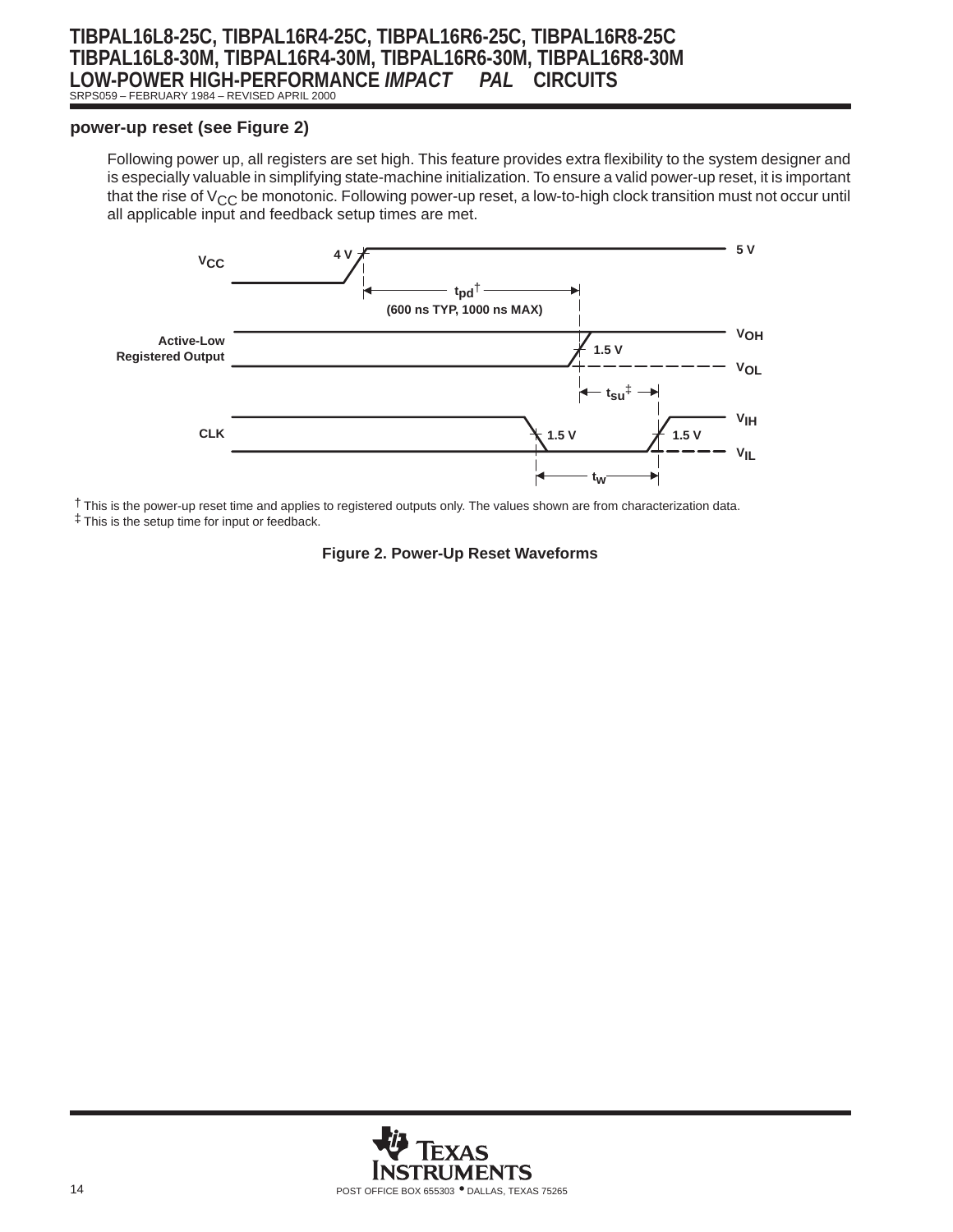SRPS059 – FEBRUARY 1984 – REVISED APRIL 2000



- B. Waveform 1 is for an output with internal conditions such that the output is low except when disabled by the output control. Waveform 2 is for an output with internal conditions such that the output is high except when disabled by the output control.
- C. All input pulses have the following characteristics: PRR ≤ 1 MHz, t<sub>r</sub> = t<sub>f</sub> ≤ 2 ns, duty cycle = 50% D. When measuring propagation delay times of 3-state outputs from low to high, switch S1 is closed
- When measuring propagation delay times of 3-state outputs from low to high, switch S1 is closed. When measuring propagation delay times of 3-state outputs from high to low, switch S1 is open.
- E. Equivalent loads may be used for testing.

**Figure 3. Load Circuit and Voltage Waveforms**

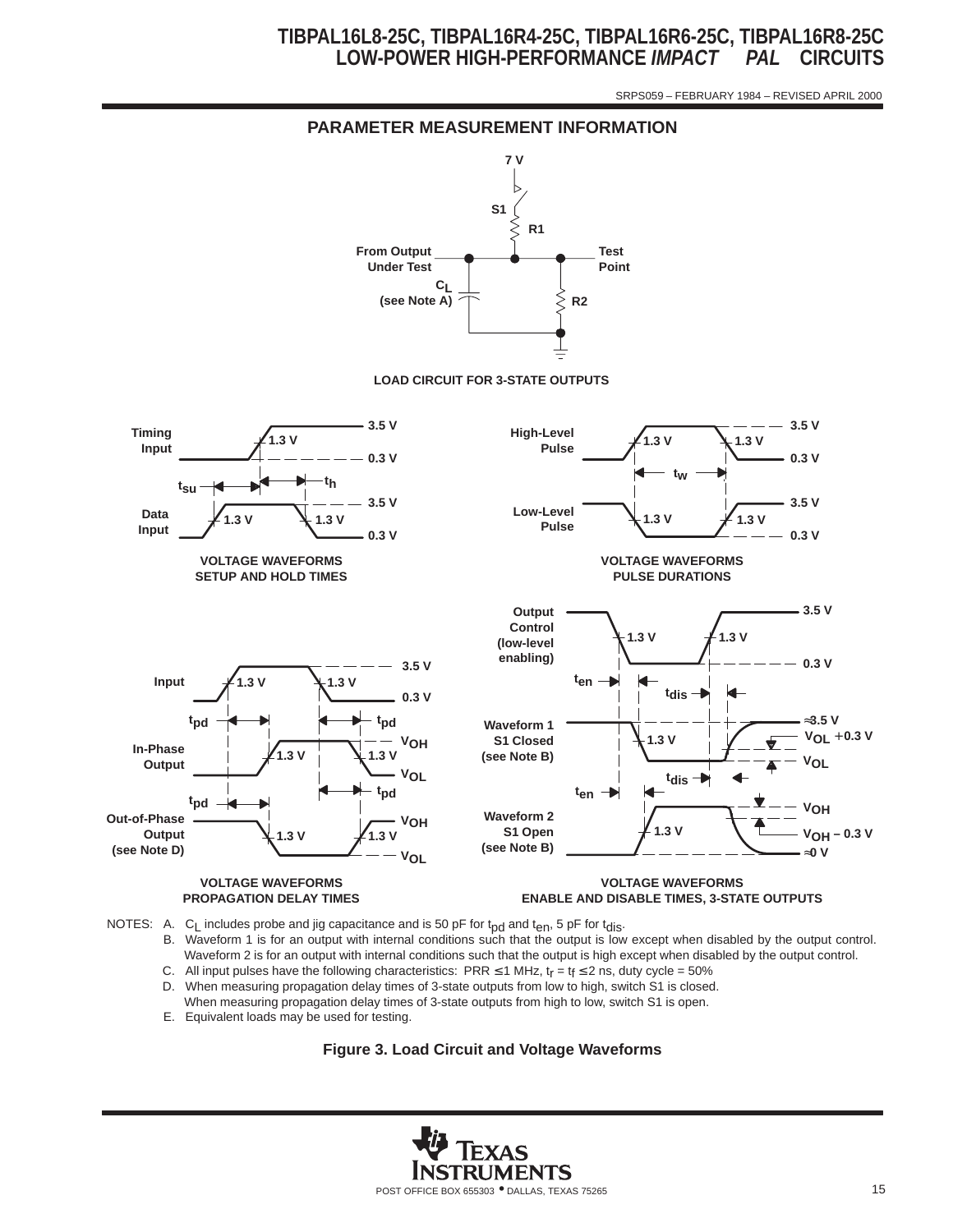SRPS059 – FEBRUARY 1984 – REVISED APRIL 2000



**PARAMETER MEASUREMENT INFORMATION**

NOTES: A. C<sub>L</sub> includes probe and jig capacitance and is 50 pF for t<sub>pd</sub> and t<sub>en</sub>, 5 pF for t<sub>dis</sub>.

- B. Waveform 1 is for an output with internal conditions such that the output is low except when disabled by the output control. Waveform 2 is for an output with internal conditions such that the output is high except when disabled by the output control. C. All input pulses have the following characteristics: PRR  $\leq$  10 MHz,  $t_r = t_f \leq 2$  ns, duty cycle = 50%
- D. When measuring propagation delay times of 3-state outputs, switch S1 is closed.
- 
- E. Equivalent loads may be used for testing.



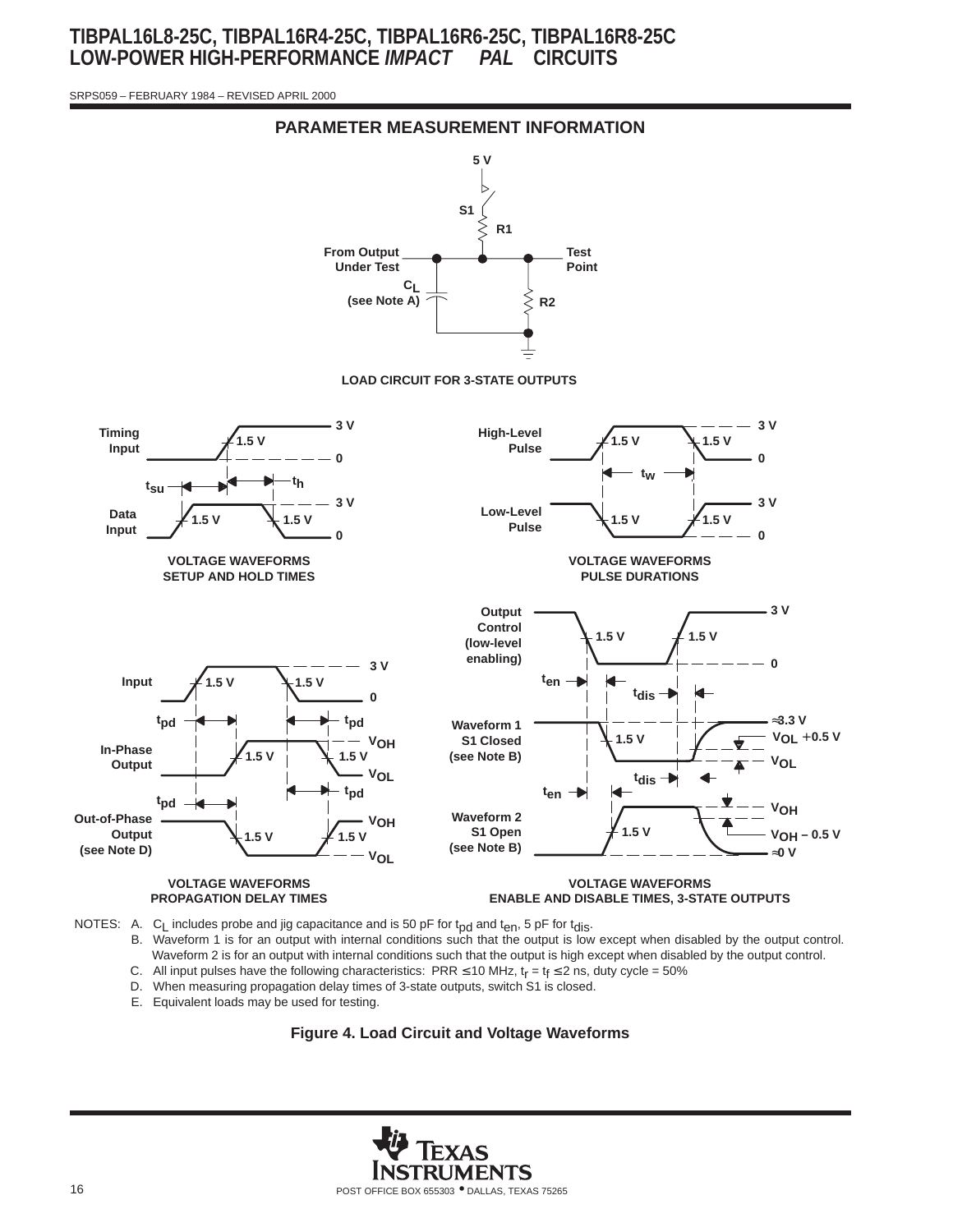www.ti.com 4-Mar-2005

## **PACKAGING INFORMATION**

| <b>Orderable Device</b> | Status <sup>(1)</sup> | Package<br><b>Type</b> | Package<br><b>Drawing</b> |    | Qty          |      |         | Pins Package Eco Plan <sup>(2)</sup> Lead/Ball Finish MSL Peak Temp <sup>(3)</sup> |
|-------------------------|-----------------------|------------------------|---------------------------|----|--------------|------|---------|------------------------------------------------------------------------------------|
| 5962-85155052A          | <b>ACTIVE</b>         | LCCC                   | <b>FK</b>                 | 20 | $\mathbf{1}$ | None | Call TI | Level-NC-NC-NC                                                                     |
| 5962-8515505RA          | <b>ACTIVE</b>         | CDIP                   | J                         | 20 | $\mathbf{1}$ | None | Call TI | Level-NC-NC-NC                                                                     |
| 5962-8515505SA          | <b>ACTIVE</b>         | <b>CFP</b>             | W                         | 20 | $\mathbf{1}$ | None | Call TI | Level-NC-NC-NC                                                                     |
| 5962-85155062A          | <b>ACTIVE</b>         | LCCC                   | FK                        | 20 | $\mathbf{1}$ | None | Call TI | Level-NC-NC-NC                                                                     |
| 5962-8515506RA          | <b>ACTIVE</b>         | <b>CDIP</b>            | J                         | 20 | $\mathbf{1}$ | None | Call TI | Level-NC-NC-NC                                                                     |
| 5962-8515506SA          | <b>ACTIVE</b>         | <b>CFP</b>             | W                         | 20 | $\mathbf{1}$ | None | Call TI | Level-NC-NC-NC                                                                     |
| 5962-85155072A          | <b>ACTIVE</b>         | LCCC                   | FK                        | 20 | $\mathbf{1}$ | None | Call TI | Level-NC-NC-NC                                                                     |
| 5962-8515507RA          | <b>ACTIVE</b>         | <b>CDIP</b>            | J                         | 20 | $\mathbf{1}$ | None | Call TI | Level-NC-NC-NC                                                                     |
| 5962-8515507SA          | <b>ACTIVE</b>         | <b>CFP</b>             | W                         | 20 | $\mathbf{1}$ | None | Call TI | Level-NC-NC-NC                                                                     |
| 5962-85155082A          | <b>ACTIVE</b>         | LCCC                   | FK                        | 20 | $\mathbf{1}$ | None | Call TI | Level-NC-NC-NC                                                                     |
| 5962-8515508RA          | <b>ACTIVE</b>         | <b>CDIP</b>            | J                         | 20 | $\mathbf{1}$ | None | Call TI | Level-NC-NC-NC                                                                     |
| 5962-8515508SA          | <b>ACTIVE</b>         | <b>CFP</b>             | W                         | 20 | $\mathbf{1}$ | None | Call TI | Level-NC-NC-NC                                                                     |
| JM38510/50605BRA        | <b>ACTIVE</b>         | <b>CDIP</b>            | J                         | 20 | $\mathbf{1}$ | None | Call TI | Level-NC-NC-NC                                                                     |
| JM38510/50606BRA        | <b>ACTIVE</b>         | CDIP                   | J                         | 20 | $\mathbf{1}$ | None | Call TI | Level-NC-NC-NC                                                                     |
| JM38510/50607BRA        | <b>ACTIVE</b>         | <b>CDIP</b>            | J                         | 20 | $\mathbf{1}$ | None | Call TI | Level-NC-NC-NC                                                                     |
| JM38510/50608BRA        | <b>ACTIVE</b>         | CDIP                   | J                         | 20 | $\mathbf{1}$ | None | Call TI | Level-NC-NC-NC                                                                     |
| TIBPAL16L8-25CFN        | <b>ACTIVE</b>         | <b>PLCC</b>            | FN                        | 20 | 46           | None | Call TI | Level-1-220-UNLIM                                                                  |
| TIBPAL16L8-25CN         | <b>ACTIVE</b>         | <b>PDIP</b>            | N                         | 20 | 20           | None | Call TI | Level-NC-NC-NC                                                                     |
| TIBPAL16L8-30MFKB       | <b>ACTIVE</b>         | LCCC                   | FK                        | 20 | $\mathbf{1}$ | None | Call TI | Level-NC-NC-NC                                                                     |
| TIBPAL16L8-30MJ         | <b>ACTIVE</b>         | <b>CDIP</b>            | J                         | 20 | $\mathbf{1}$ | None | Call TI | Level-NC-NC-NC                                                                     |
| TIBPAL16L8-30MJB        | <b>ACTIVE</b>         | CDIP                   | J                         | 20 | $\mathbf{1}$ | None | Call TI | Level-NC-NC-NC                                                                     |
| TIBPAL16L8-30MWB        | <b>ACTIVE</b>         | CFP                    | W                         | 20 | $\mathbf{1}$ | None | Call TI | Level-NC-NC-NC                                                                     |
| TIBPAL16R4-25CFN        | <b>ACTIVE</b>         | <b>PLCC</b>            | FN                        | 20 | 46           | None | Call TI | Level-1-220-UNLIM                                                                  |
| TIBPAL16R4-25CN         | <b>ACTIVE</b>         | <b>PDIP</b>            | N                         | 20 | 20           | None | Call TI | Level-NC-NC-NC                                                                     |
| TIBPAL16R4-30MFKB       | <b>ACTIVE</b>         | LCCC                   | <b>FK</b>                 | 20 | $\mathbf{1}$ | None | Call TI | Level-NC-NC-NC                                                                     |
| TIBPAL16R4-30MJ         | <b>ACTIVE</b>         | <b>CDIP</b>            | J                         | 20 | $\mathbf{1}$ | None | Call TI | Level-NC-NC-NC                                                                     |
| TIBPAL16R4-30MJB        | <b>ACTIVE</b>         | <b>CDIP</b>            | J                         | 20 | $\mathbf{1}$ | None | Call TI | Level-NC-NC-NC                                                                     |
| TIBPAL16R4-30MWB        | <b>ACTIVE</b>         | <b>CFP</b>             | W                         | 20 | $\mathbf{1}$ | None | Call TI | Level-NC-NC-NC                                                                     |
| TIBPAL16R6-25CFN        | <b>ACTIVE</b>         | <b>PLCC</b>            | FN                        | 20 | 46           | None | Call TI | Level-1-220-UNLIM                                                                  |
| TIBPAL16R6-25CN         | <b>ACTIVE</b>         | <b>PDIP</b>            | N                         | 20 | 20           | None | Call TI | Level-NC-NC-NC                                                                     |
| TIBPAL16R6-30MFKB       | <b>ACTIVE</b>         | LCCC                   | FK                        | 20 | $\mathbf{1}$ | None | Call TI | Level-NC-NC-NC                                                                     |
| TIBPAL16R6-30MJ         | <b>ACTIVE</b>         | <b>CDIP</b>            | J                         | 20 | $\mathbf{1}$ | None | Call TI | Level-NC-NC-NC                                                                     |
| TIBPAL16R6-30MJB        | <b>ACTIVE</b>         | CDIP                   | J                         | 20 | $\mathbf{1}$ | None | Call TI | Level-NC-NC-NC                                                                     |
| TIBPAL16R6-30MWB        | <b>ACTIVE</b>         | <b>CFP</b>             | W                         | 20 | $\mathbf{1}$ | None | Call TI | Level-NC-NC-NC                                                                     |
| TIBPAL16R8-25CFN        | <b>ACTIVE</b>         | <b>PLCC</b>            | <b>FN</b>                 | 20 | 46           | None | Call TI | Level-1-220-UNLIM                                                                  |
| TIBPAL16R8-25CN         | <b>ACTIVE</b>         | <b>PDIP</b>            | N                         | 20 | 20           | None | Call TI | Level-NC-NC-NC                                                                     |
| TIBPAL16R8-30MFKB       | <b>ACTIVE</b>         | <b>LCCC</b>            | FK                        | 20 | $\mathbf{1}$ | None | Call TI | Level-NC-NC-NC                                                                     |
| TIBPAL16R8-30MJ         | <b>ACTIVE</b>         | <b>CDIP</b>            | J                         | 20 | $\mathbf{1}$ | None | Call TI | Level-NC-NC-NC                                                                     |
| TIBPAL16R8-30MJB        | <b>ACTIVE</b>         | <b>CDIP</b>            | J                         | 20 | $\mathbf{1}$ | None | Call TI | Level-NC-NC-NC                                                                     |
| TIBPAL16R8-30MWB        | <b>ACTIVE</b>         | <b>CFP</b>             | W                         | 20 | $\mathbf{1}$ | None | Call TI | Level-NC-NC-NC                                                                     |

**(1)** The marketing status values are defined as follows: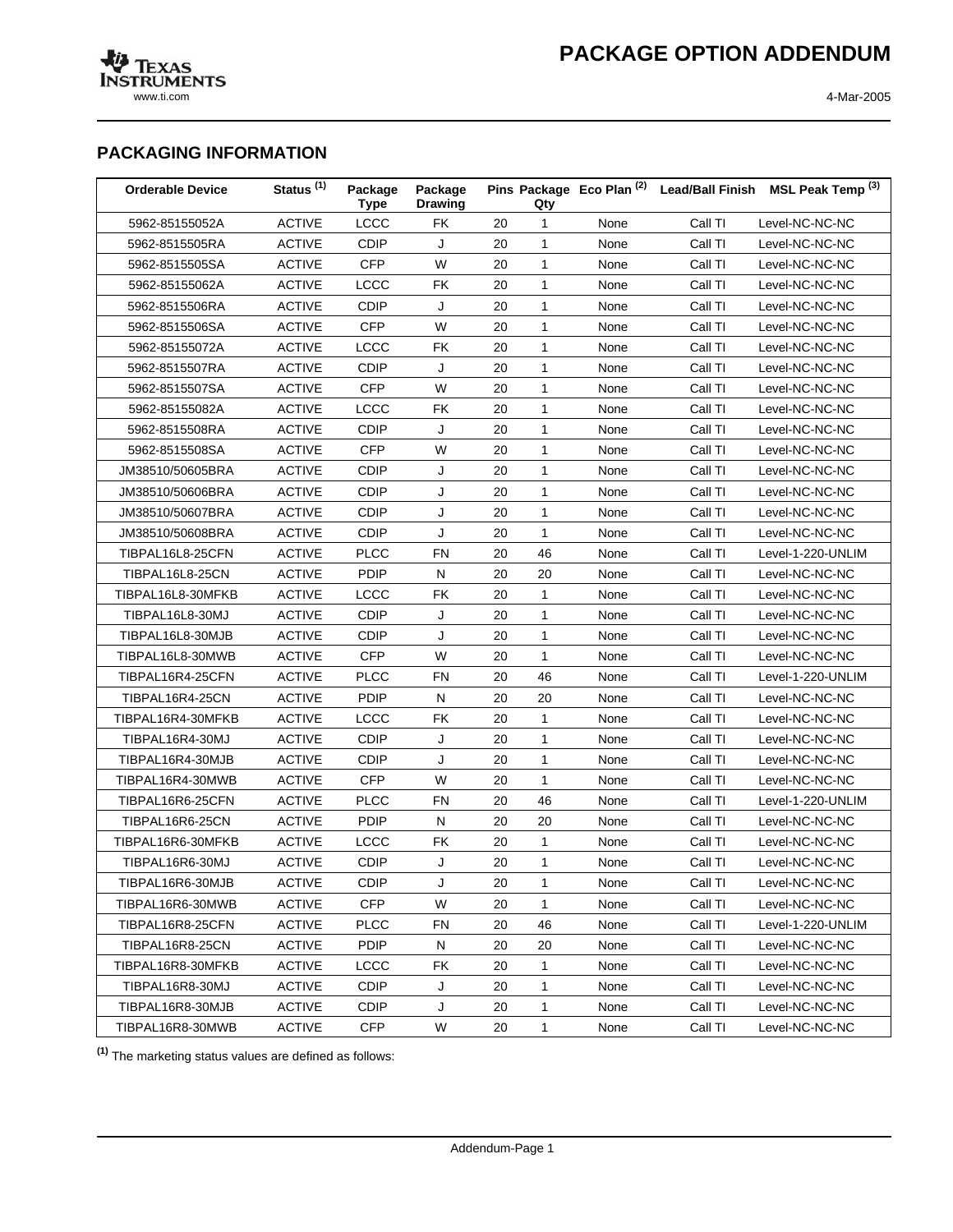

**ACTIVE:** Product device recommended for new designs.

**LIFEBUY:** TI has announced that the device will be discontinued, and a lifetime-buy period is in effect.

**NRND:** Not recommended for new designs. Device is in production to support existing customers, but TI does not recommend using this part in a new design.

**PREVIEW:** Device has been announced but is not in production. Samples may or may not be available. **OBSOLETE:** TI has discontinued the production of the device.

**(2)** Eco Plan - May not be currently available - please check <http://www.ti.com/productcontent> for the latest availability information and additional product content details.

**None:** Not yet available Lead (Pb-Free).

Pb-Free (RoHS): TI's terms "Lead-Free" or "Pb-Free" mean semiconductor products that are compatible with the current RoHS requirements for all 6 substances, including the requirement that lead not exceed 0.1% by weight in homogeneous materials. Where designed to be soldered at high temperatures, TI Pb-Free products are suitable for use in specified lead-free processes.

**Green (RoHS & no Sb/Br):** TI defines "Green" to mean "Pb-Free" and in addition, uses package materials that do not contain halogens, including bromine (Br) or antimony (Sb) above 0.1% of total product weight.

**(3)** MSL, Peak Temp. -- The Moisture Sensitivity Level rating according to the JEDECindustry standard classifications, and peak solder temperature.

**Important Information and Disclaimer:**The information provided on this page represents TI's knowledge and belief as of the date that it is provided. TI bases its knowledge and belief on information provided by third parties, and makes no representation or warranty as to the accuracy of such information. Efforts are underway to better integrate information from third parties. TI has taken and continues to take reasonable steps to provide representative and accurate information but may not have conducted destructive testing or chemical analysis on incoming materials and chemicals. TI and TI suppliers consider certain information to be proprietary, and thus CAS numbers and other limited information may not be available for release.

In no event shall TI's liability arising out of such information exceed the total purchase price of the TI part(s) at issue in this document sold by TI to Customer on an annual basis.